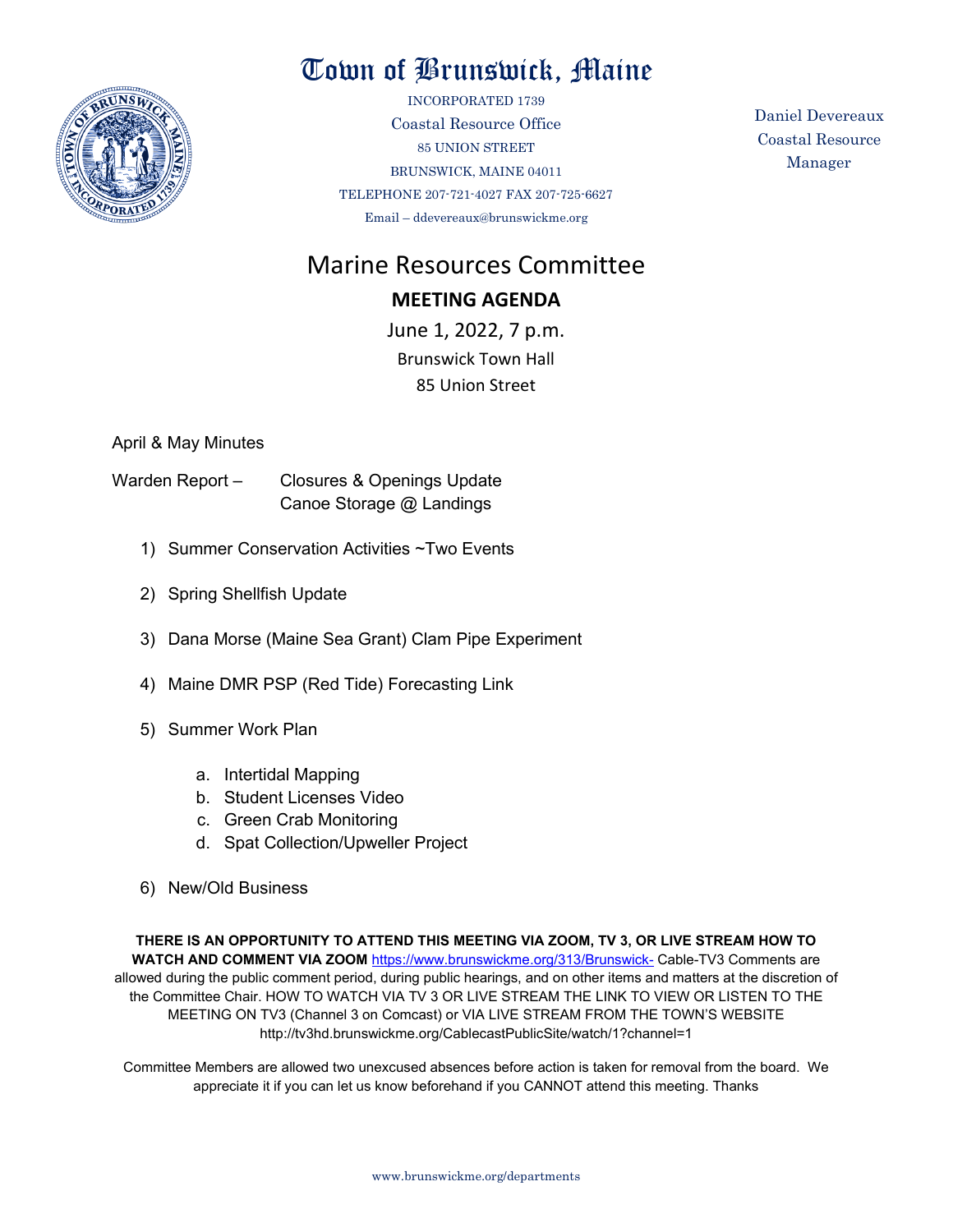### **Brunswick Marine Resources Committee Action Minutes Zoom / In-Person Meeting April 6, 2022**

**Marine Resources Committee Members Present:** Chair Cody Gillis, Vice Chair Susan Olcott, Marko Melendy, Pete Mulligan, Anthony Yuodsnukis, and Sam Cassidy (Non-voting, Student Representative)

#### **Members Absent:** Tim Johnson

**Staff Present:** Dan Devereaux, Costal Resource Manager; Dan Sylvain, Marine Warden / Harbormaster

A meeting of the Brunswick Marine Resources Committee was held on Wednesday, April 6, 2022, at Town Hall, 85 Union Street, Meeting room 206, Second Floor. Chair Cody Gillis called the meeting to order at 7:00 P.M.

#### **Minutes:**

## **MOTION BY ANTHONY YUODSNUKIS TO APPROVE THE MINUTES OF JANUARY, FEBRUARY AND MARCH. MOTION SECONDED BY MARKO MELENDY, APPROVED AMONG THOSE PRESENT.**

#### **Wardens Report:**

- Commercial Licenses are on sale.
- Do NOT Park in the "No Parking" spots at the Town Landings. Harvesters may unload their gear in these sports, but they must move their vehicles into a designated parking spot afterwards.
- Canoes and kayaks at any Town Landing must be removed in the next 30 days; you are no longer allowed to leave them as this has been misused.
- Earth Day is April  $22<sup>nd</sup>$ . Please be on the lookout for potential opportunities.

## **1. Elections**

## **MOTION BY MARKO MELENDY TO NOMINATE CODY GILLIS AS CHAIR OF THE BRUNSWICK MARINE AND RESOURCES COMMITTEE. MOTION SECONDED BY PETE MULLIGAN, APPROVED UNANIMOUSLY.**

## **MOTION BY ANTHONY YUODSNUKIS TO NOMINATE SUSAN OLCOTT AS VICE CHAIR OF THE BRUNSWICK MARINE AND RESOURCES COMMITTEE. MOTION SECONDED BY CODY GILLIS, APPROVED UNANIMOUSLY.**

**MOTION BY CODY GILLIS TO NOMINATE MARKO MELENDY AS THE RIVERS AND COASTAL WATERS COMMISSION REPRESENTATIVE. MOTION SECONDED BY ANTHONY YUODSNUKIS, APPROVED UANNIMSOULY.**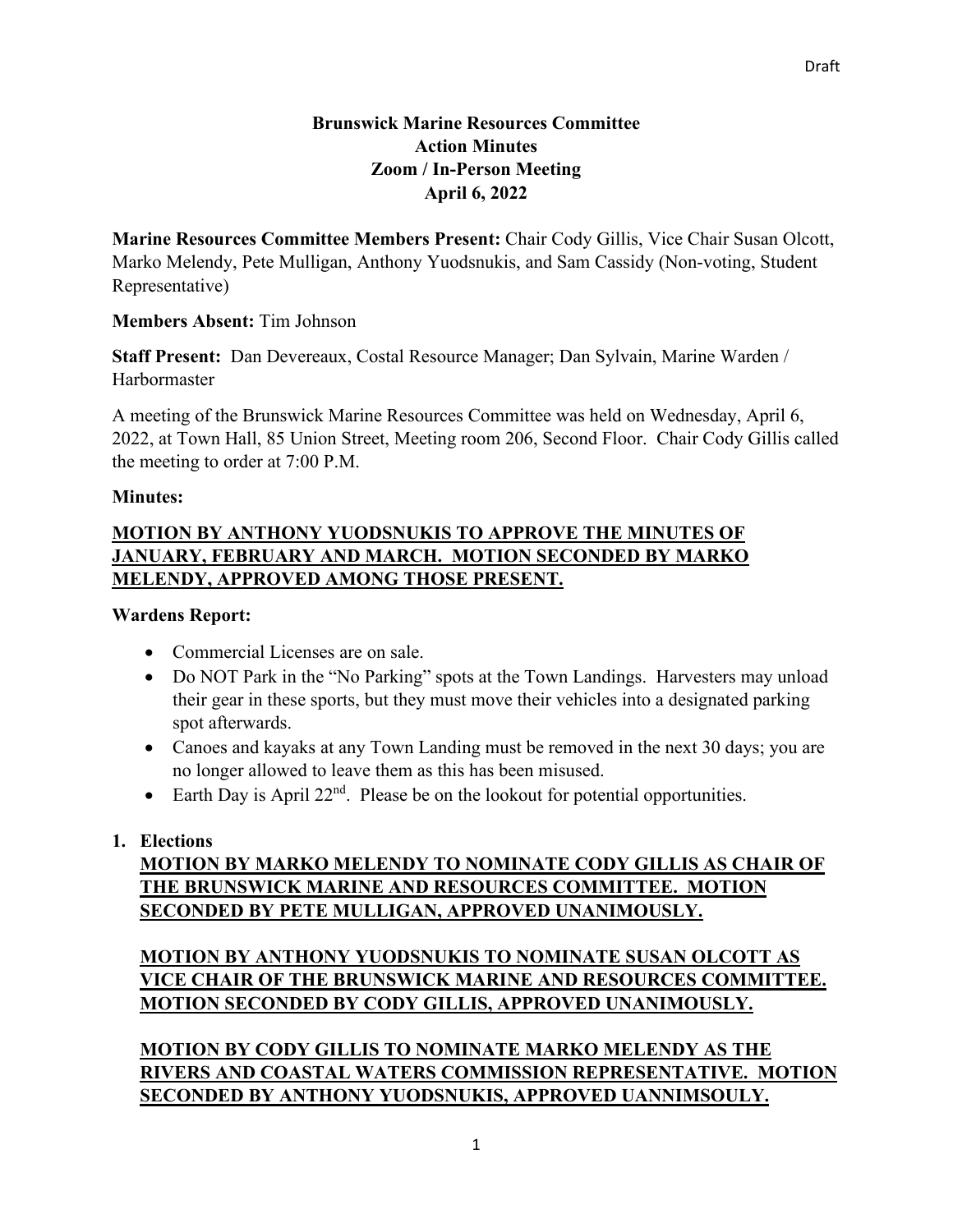- 2. **Right of Way Intertidal Access** (Manomet) (Pages 8-62 Shore Access Report)
	- a) Seeking input and information on local private and public access paths to the intertidal areas for shellfish or worm harvesting (Emily Farr): Emily Farr of Manomet provided a brief overview of the project and reviewed a PowerPoint presentation that described what information they are looking for, data sharing and historical data. Committee members and citizens discussed public and private access paths / points and access points where they shouldn't be.

CRM Devereaux to gather data discussed to be forwarded to Emily.

#### 3. **Quahog Research** (Manomet)

a) Seeking partnership to conduct bag and net research on quahogs: CRM Devereaux stated that this is essentially a continuation of partnership that began a few years ago. He sated that they would like to continue this research, but a spot has not been determined. This project will be asking for harvester participation with the bags.

Marissa McMahan of Manomet provided a description of the bags that they intend to use. With regards to a site, Marissa stated that they need to also think about how the sea ice will affect the bags.

CRM Deveraux to look into whether they will need a permit from the Army Corps. of Engineers to put out the nets.

Marissa stated that they are submitting the grant application for this project on April  $12<sup>th</sup>$ . She added that there may be funds to help assist the harvesters who help with this project. Discussion among members and citizens regarding the mitigation of Picnic Pond on the former Navy Base. CRM Deveraux stated that the mitigation report has just been released. Marko Melendy stated that you can find more information by viewing the Rivers and Costal Waters Commission for February, 2022. Susan Olcott added that she has written an article regarding PFAS or the Harpswell Anchor and will forward contact information for Kristine Logan, Executive Director for those who would like more information or have questions or concerns. To view Susan's article please see the Harpswell Anchor or visit the link at [Town raises concerns about discovery of 'forever](https://harpswellanchor.org/2022/02/town-raises-concerns-about-discovery-of-forever-chemicals-in-harpswell-cove/)  [chemicals' in Harpswell Cove -](https://harpswellanchor.org/2022/02/town-raises-concerns-about-discovery-of-forever-chemicals-in-harpswell-cove/) The Harpswell Anchor

#### 4. **Ordinance changes** (Pages 63-68)

- a) Conservation Buy Back (Town Council recommended 100.00 per credit): CRM Deveraux stated that the Town Council did not approve the \$25.00 per credit buy-back and instead they suggested \$100.00 per credit. Marko Melendy asked what other towns do and CRM Deveraux replied that they vary from \$25.00 to \$50.00. He also stated that they now have the ability to separate funds so whatever money goes into the buy-back program will go directly back to conservation efforts. Members and citizens discussed the trash issues.
- b) One Day Licenses Language: CRM Devereaux stated that having a 1-day license for the average citizens will help them realize what a process this and hopefully public support for this program. CRM Deveraux provided a brief review of the draft language. Citizens discussed the pros and cons and the difference between the one-day license and the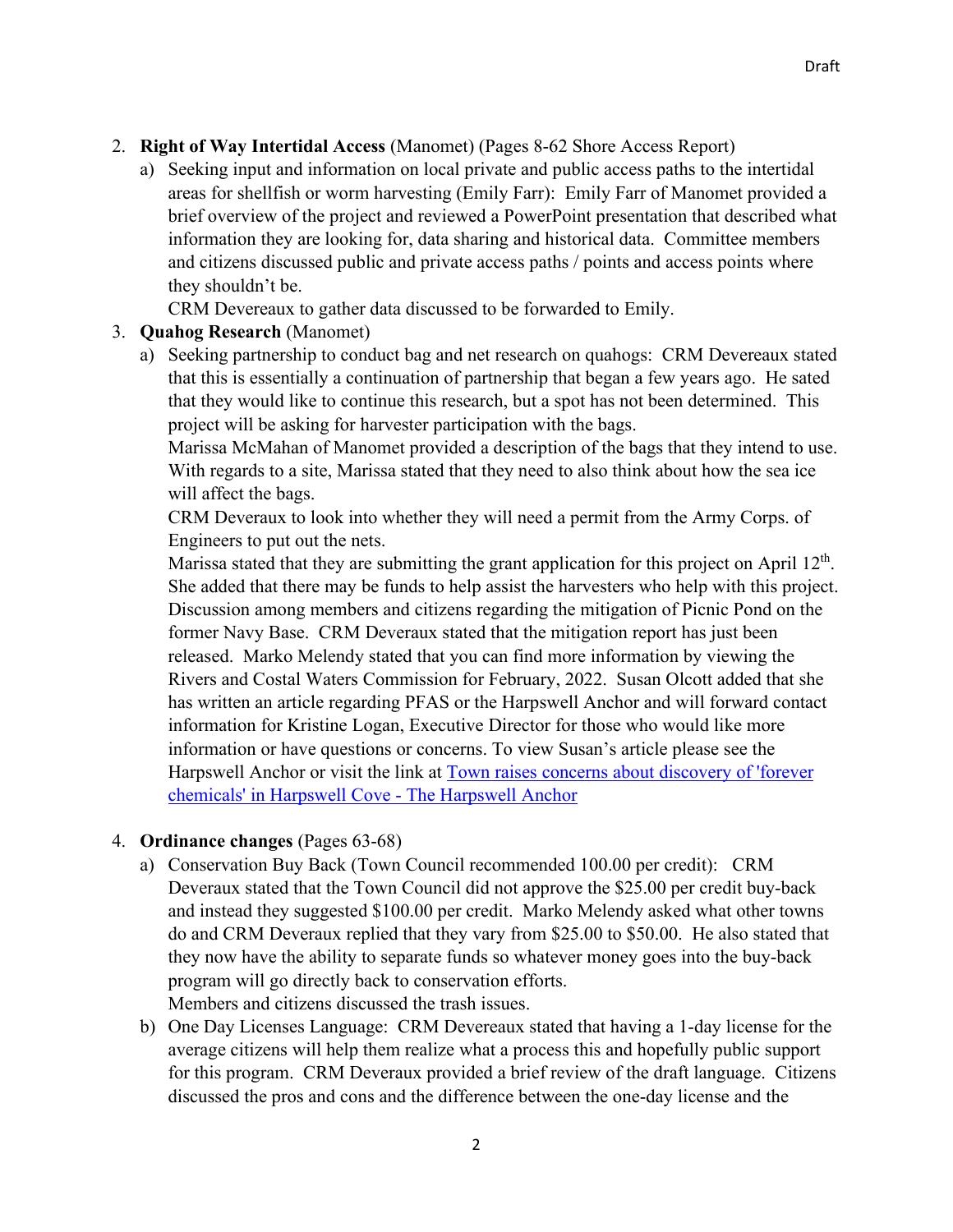recreational license. Discussion regarding education of one-day harvesters; video or fact sheet.

## **MOTION BY CODY GILLIS TO APPROVE THE CONSERVATION CREDIT BUYBACK PROGRAM AT \$100.00 PER CREDIT. MOTION SECONDED BY ANTHONY YUODSNUKIS, APPROVED UNANIMOUSLY.**

## **MOTION BY MARKO MELENDY TO APPROVE THE ONE-DAY RECREATIONAL LICENSE LANGUAGE AS AMENDED WITH A COST OF \$25.00. MOTION SECONDED BY SUSAN OLCOTT, APPROVED UNANIMOUSLY.**

## **5. Conservation closure rotation**

- a) Harpswell Cove Opening Date (Softshell Clams Only): Discussion amongst members regarding the opening date. Cody Gillis stated that they opened Harpswell Cove on July 1<sup>st</sup> last year. He suggested that they open earlier this year. Members in agreement to open on Monday, June  $20<sup>th</sup>$ . CRM Deveraux to reach out to DMR for approval.
- b) Summer 2022 Closures: Cody Gillis suggested Upper Thomas Point Beach inside the stone wall and Clay Cove. CRM Deveraux to bring closure maps to the June meeting.

## **6. New/Old Business**

• Town Councilor Steve Walker stated that it has been 18 years since they have discussed the stream protection and setback ordinance and given all the new development, recent water quality reports and climate changes, he suggested that they extend the minimum setback from the water to 100 feet and make that no cut in the stream protection zone. CRM Devereaux discussed recent the P90 scores in Maquoit Bay. P90 score can be found on the DMR website, Maine Shellfish Closure & Monitoring Map, [Map of Shellfish Growing Area Water Quality Classification](https://www.maine.gov/dmr/shellfish-sanitation-management/maps/index.html)  [Information: Maine Department of Marine Resources, Bureau of Public Health](https://www.maine.gov/dmr/shellfish-sanitation-management/maps/index.html) . Dan stated that DMR had entered some survey data wrong for 2021, but surveys are showing elevated fecal chloroform. He and MWH Sylvain will be conducting a more in-depth study in the upper Maquoit Bay this summer.

Susan Olcott suggested that they make a requirement that requires septic system review for deed transfers. Councilor Walker stated that they had tried to go above and beyond that requiring that septic systems also be pumped every three years, but it turned into an enforcement nightmare.

Dan to look into / discuss enforceability with the town attorney, Planning Director and Codes Enforcement Officer.

## **Adjourn**

This meeting was adjourned at 8:54 P.M.

Respectfully Submitted,

Tonya Jenusaitis Recording Secretary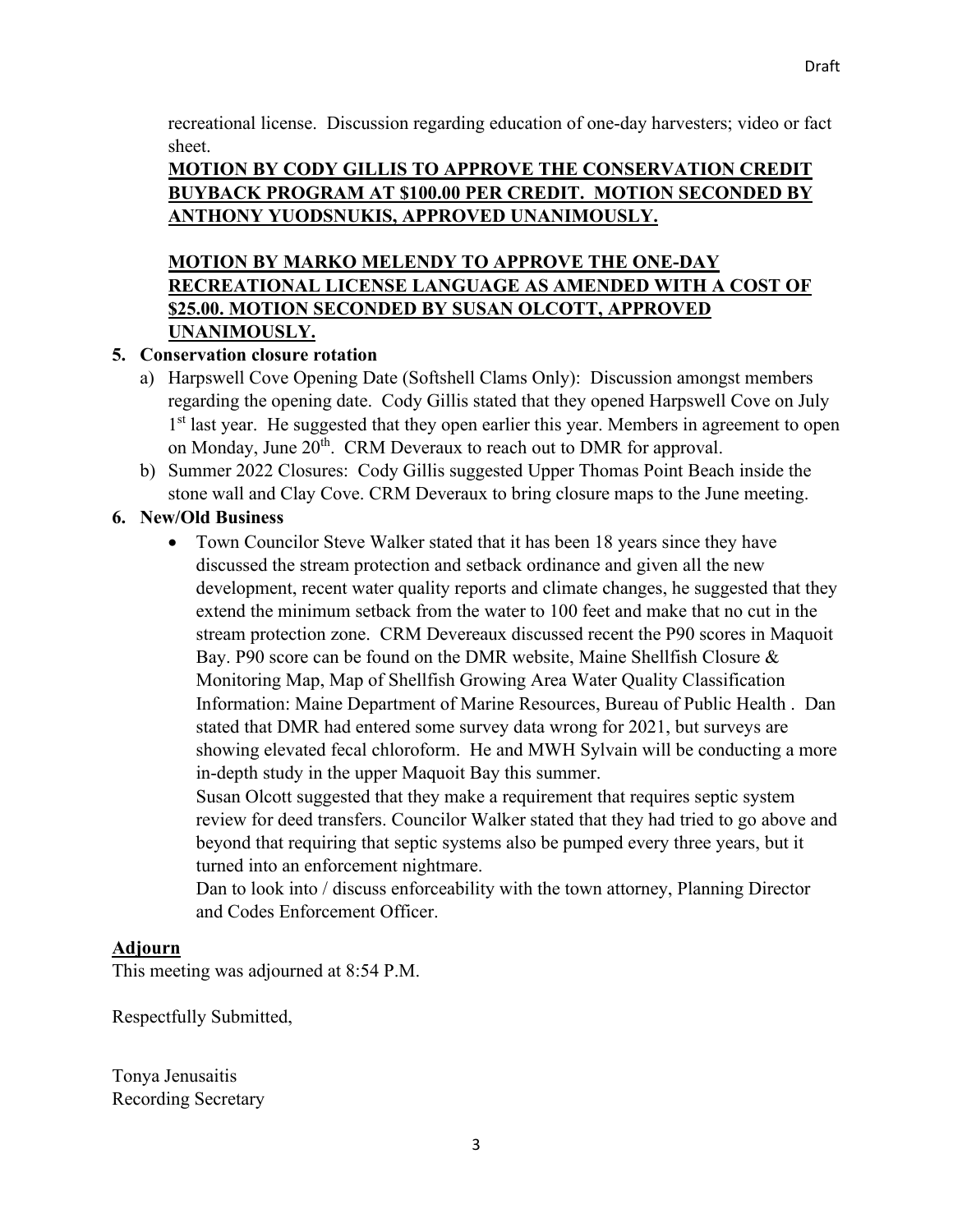## **PLEASE NOTE: THESE MINUTES ARE ACTION MINUTES. THE ENTIRE MEETING CAN BE VIEWED AT [http://tv3hd.brunswickme.org.](http://tv3hd.brunswickme.org/)**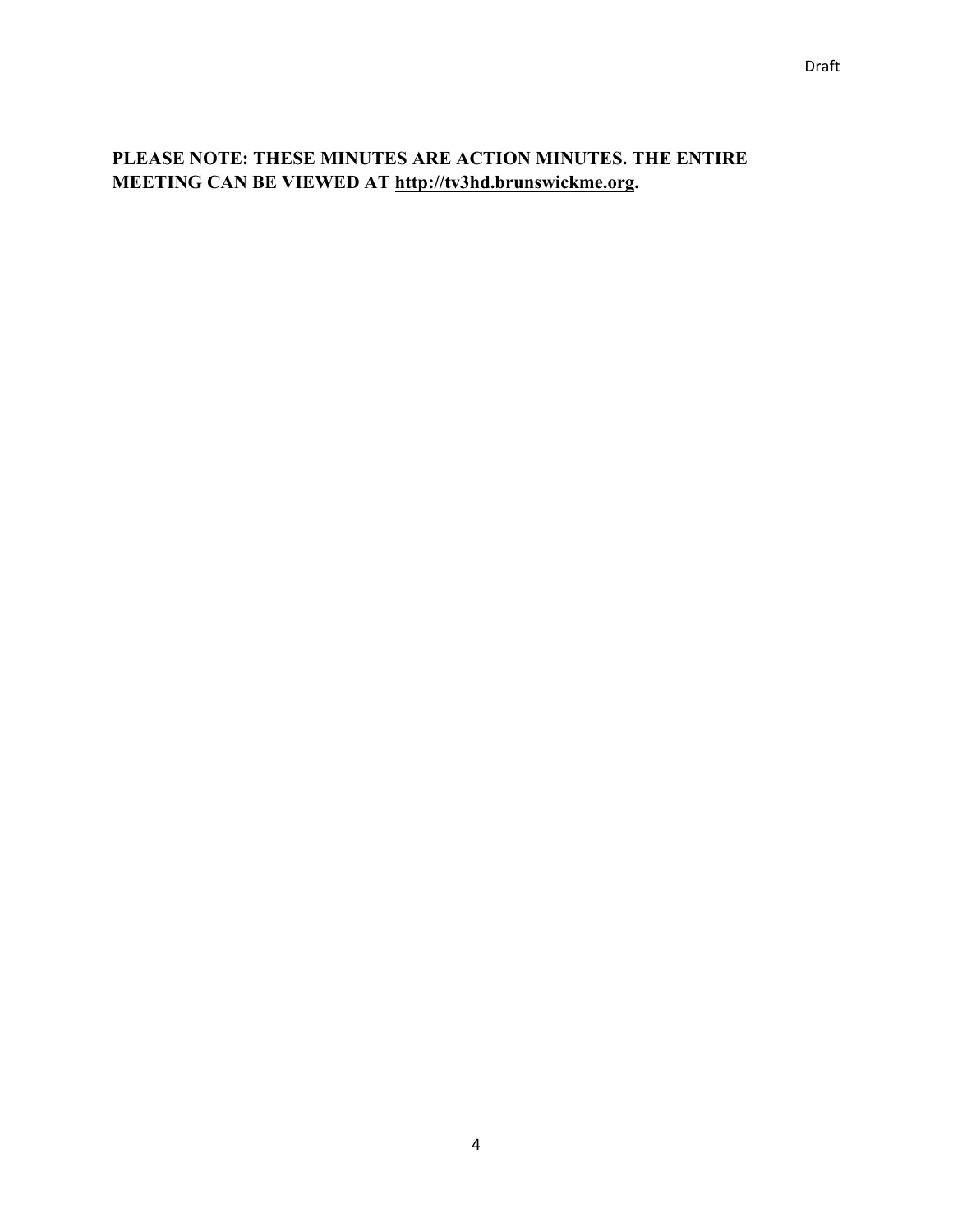#### **Brunswick Marine Resources Committee Action Minutes Zoom / In-Person Meeting May 4, 2022**

**Marine Resources Committee Members Present:** Chair Cody Gillis, Tim Johnson, Marko Melendy,

**Members Absent:** Vice Chair Susan Olcott, Pete Mulligan, Anthony Yuodsnukis, and Sam Cassidy (Non-voting, Student Representative)

**Staff Present:** Dan Devereaux, Costal Resource Manager; Dan Sylvain, Marine Warden / Harbormaster

A meeting of the Brunswick Marine Resources Committee was held on Wednesday, May 4, 2022, at Town Hall, 85 Union Street, Council Chambers. Chair Cody Gillis called the meeting to order at 7:00 P.M.

#### **Minutes:** Postponed

#### **Wardens Report:**

- Canoes and kayaks at any Town Landing must be removed by Friday, May 6<sup>th</sup>.
- Conservation point collection has begun as of May  $1<sup>st</sup>$ . A list of conservation opportunities will be available at the June meeting.
- Sunday closures begin June 1.

#### **1. Conservation closure rotation**

- a) Harpswell Cove Opening Date (Softshell Clams Only): Opening June 20<sup>th</sup> to softshell clams only.
- b) Summer 2022 Closures (Clay Cove and Upper Thomas Point Beach): Cody Gillis described the reasoning behind the closures as discussed at the April  $6<sup>th</sup>$  meeting. Decision to close Clay Cove from 6/20/22 and open on 6/20/2023.

Harvester Ray Trombley stated that he does not want to see Thomas Point Beach closed for a whole year. He suggested that they do a spring closure. Cody asked if a late autumn to June closure would work. CRM Deveraux replied that the good thing about a summer closure is that it allows for the softshell to spawn. Dan discussed previous rotating closure dates at Thomas Point.

Harvester Blain Lund suggested that they close June thru late August and conduct a survey to look at growth before deciding on an opening date. Dan stated that they could set a date of July  $15<sup>th</sup>$  to conduct a survey to see if they can open in August.

Dan discussed the artificial sand inputs from Thomas Point Beach and stated that these inputs are no longer mandated. Dan will be working Mike from Thomas Point Beach on beach restoration.

Decision to close Thomas Point Beach from June  $20<sup>th</sup>$  to indefinite with a survey date of July  $15<sup>th</sup>$ .